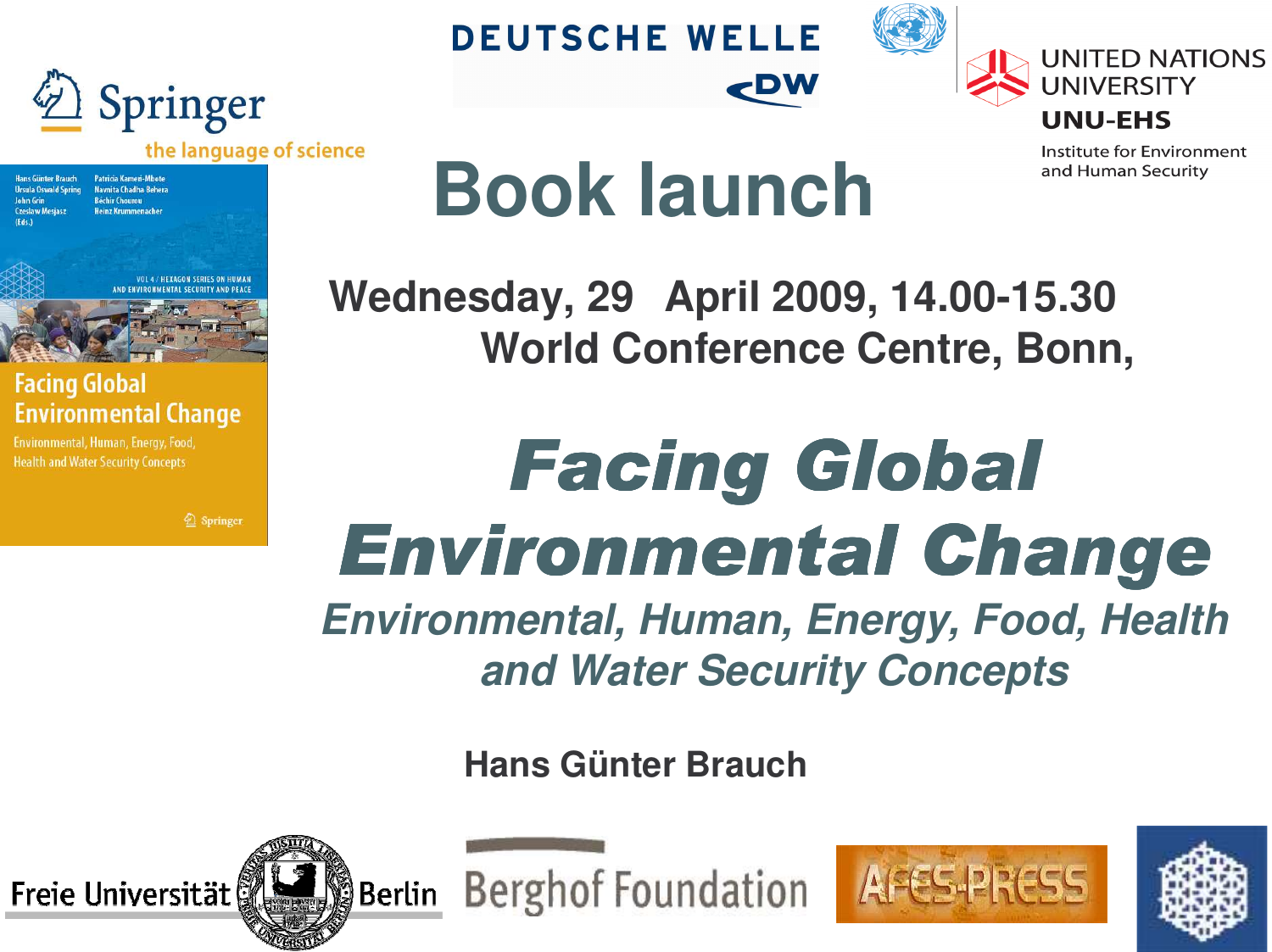#### **Hexagon Book Series on Human and iEnvironmental Security and Peace ili**



#### direct impact of nature and human-induced "root cause": climate change on five factors rect impact of human-induced "root cause": population on five factors

complex interaction among four structural factors: land, water, urban and rural systems

### **6** causes of anthropogenic **GEC supply side**

- **•** Air: Global climate change
- **Soil degrad., desertification**
- Water scarcity, hydrol. cycle

### **Human-induceddemandside**

- **P o p ula tio n g r o w t h**
- $\bullet$ • **U r b a niz a tio n, P ollu tio n, H e alt h**
- **Rural systems: Agriculture**

### Hexagon book series offers a **platform for scientific c ommunitie s on**

- $\bullet$ global environmental & climate change, disaster reduction, human, environmental, gender security,
- $\bullet$ Peace, security, development & environmental studies
- $\bullet$ • for the humanitarian aid and the policy community in national governments and international organizations.

### **Scientific & Policy Goals:**

- $\bullet$ ● Impacts of anthropogene global environmental & climate<br>change on the security of states & human beings **(h umankind)**
- $\bullet$ This requires a "Reconceptualization of Security"
- $\bullet$ **Global mental map pin g of the rethinking onsecurity**
- $\bullet$ **Multi-, Inter- & Transdisciplinarity:**

#### $\mathbf O$ **o** International and Diversity

 $\bullet$ Beyond the dominant thinking of the "top billion" of the triad

## Dialogue: scientists and policymakers

- $\bullet$ Former or active policymakers, diplomats, military officiers
- $\bullet$ Experienced scholars but also young talents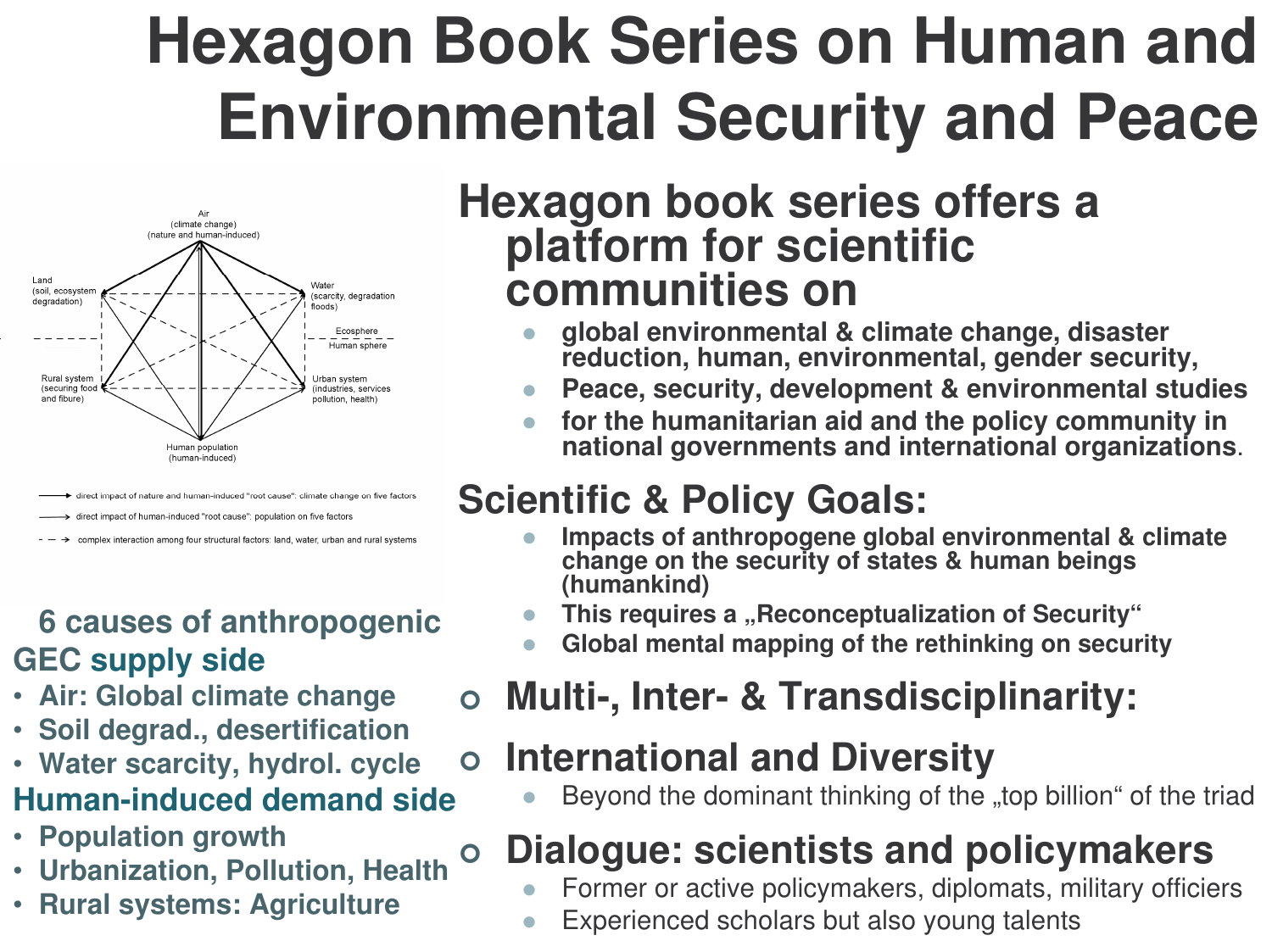## Security Handbook for the Anthropocene



### **Globalization** and Environmental **Challenges**

**Reconceptualizing Security** in the 21st Century

2 Springer

### $\bullet$ ○ Globalization and Environmental Challenges: 92 authors, 36 countries, 16 disciplines, former vice presidents, ministers, generals, diplomats (2008)

### $\overline{O}$ ○ Facing Global Environmental **Change:** 132 authors, 49 countries on global debate and problems of environmental, human, energy, food, health, water security (2009)

#### $\bullet$ ○ Coping with Global Environ**mental Change Disasters and** *Security – Threats, Challenges, Vulnerabilities and Risks* **(2010)**



### **Facing Global Environmental Change**

Environmental, Human, Energy, Food, **Health and Water Security Concepts** 

2 Springer

**Forewords** by **Stavros Dimas**, EU Environment Commissioner

### **Prof. Hans van Ginkel**, Rector of UNU (1997-2007);

**Prof. Klaus Töpfer**, Executive Director, UNEP (1997-2006).

Forewords by **R.K. Pachauri**, TERI; IPCC chairman

**Achim Steiner**, UNEP Executive director,

**Joy Ogwu.** former foreign minister, Nigeria

**Stavros Dimas**, EU Environment Commissioner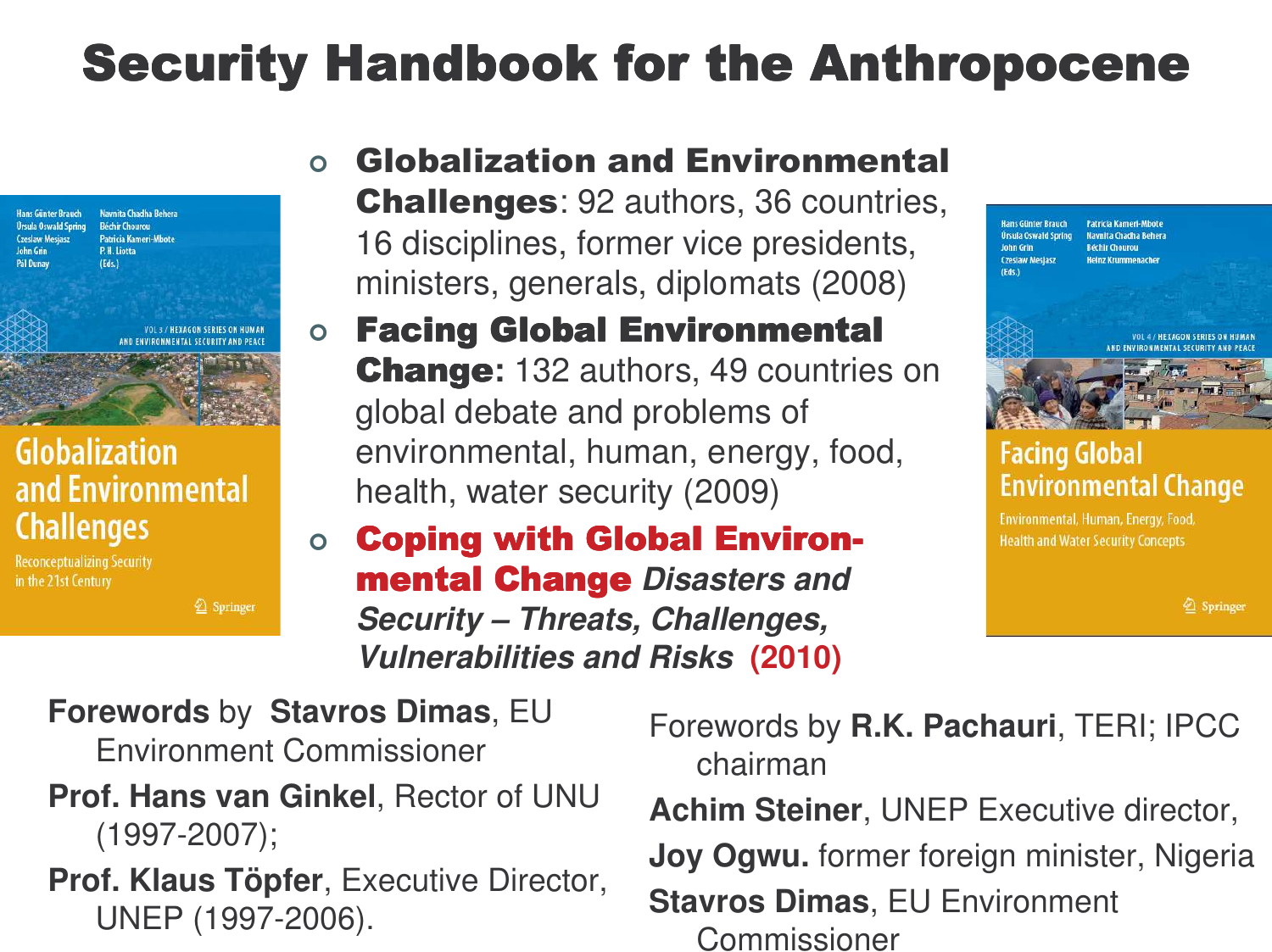#### **Editorial Team**: **iiEleven Co-editors from 10 Countries ii**

- **Hans Günter Brauch, PD** (Adj. Prof. ) at the Free University of Berlin, chairman of AFES-PRESS, fellow at UNU-EHS in Bonn and editor of this series
- $\bullet$ **Úrsula Oswald Spring, Professor at National University, Mexi-co; UNU-EHS chair on** social vulnerability; writes on sustainability, deveopment, gender, disaster, poverty.
- $\bullet$ **Czeslaw Mesjasz**, Assoc. Professor, Vice Dean, Cracow University of Economics; publishes on systems, game theory, conflict resolution, negotiation, economics, security.
- $\bullet$ **John Grin, Professor, Director of Amsterdam School for Social science Research; publi**shes on societal transformations in water management, agriculture, health care.
- $\bullet$ Navnita Chadha Behera (New Delhi), Professor at the Nelson Mandela Centre for Peace & Conflict Resolution, Jamia Millia Islamia; publishes: Kashmir, South Asian security
- $\bullet$ **Pál Dunay** is faculty member, Geneva Centre for Security Policy, was senior researcher at SIPRI (2004-2007),director of the Hungarian Institute of International Affairs in 2007.
- $\bullet$ **Béchir Chourou** teaches International Relations at the University of Tunis-Carthage in Tunisia,publishes on Euro-Mediterranean relations, food policy, human security.
- $\bullet$ **Patricia Kameri-Mbote**, Associate Professor, School of Law, University of Nairobi, Chair, Dep. of Private Law, Programme Director, Intern.Environmental Law Research Centre,
- $\overline{O}$ **P. H. Liotta** is Professor of Humanities and Executive Director of the Pell Center for International Relations and Public Policy, Salve Regina University, Newport, Rhode Island
- $\overline{O}$ **Heinz Krummenacher is** managing Director of Swisspeace, heads its early warning program and is member of the UN staff college's Early Warning Preventive Measures training unit.
- $\bullet$ **Jörn Birkmann, Academic officer of UNU-EHS, heads the section on vulnerability** assess-ment, coordinates Working Group on "Measuring Vulnerability".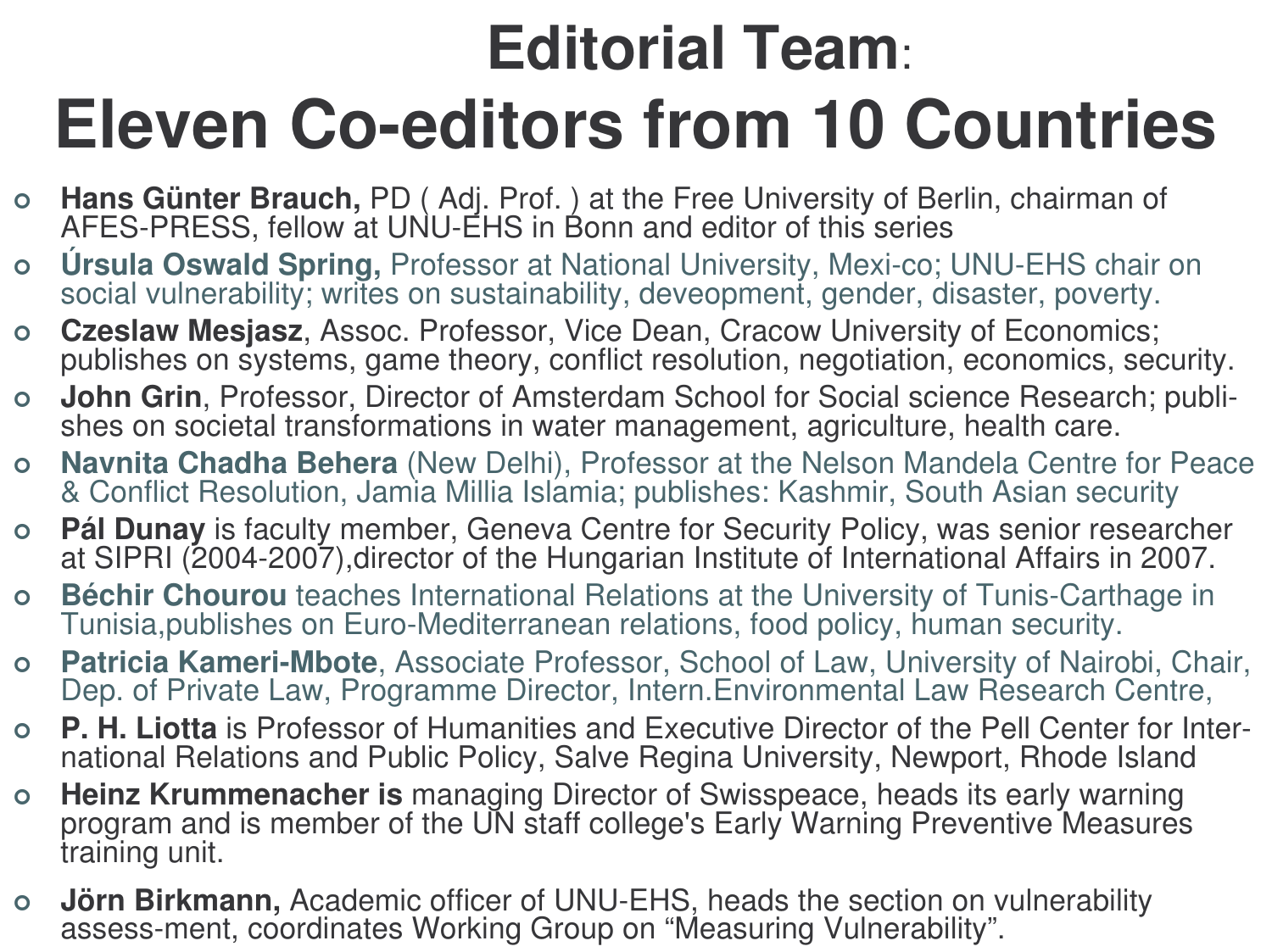## **Reconceptualization of Security Global Environmental Change**

### - **3 Reasons for <sup>a</sup> Reconceptualization of Security**

- $\bullet$ **Global Change**: Fall of Berlin Wall (7 Nov. 1989)
- $\bullet$  **Globalization**: **Non-state Actors and Processes**
	- **Terrorism and organized Crime:** Weapons, Drugs, Human trafficking (children, women, organs etc.)
	- • **Uncontrolled Financial transfer and Speculation: worst global economic crisis since** 1929

#### $\bullet$ **Global Anthropogenic Environmental Change**

- • **Nobel Laureate Paul Crutzen (MPI for Chemistry in Mainz): Anthropocene:** phase of Earth history since industrial revolution
- Goal: Conceptual Foundations and Long-term Thinking on <sup>a</sup> new **Security and Peace Policy for the Phase of the Anthropocene**, that combines **sustainable development with sustainable peace** : Beyond Brandt-Report(1980) and Brundtland-Report (1987).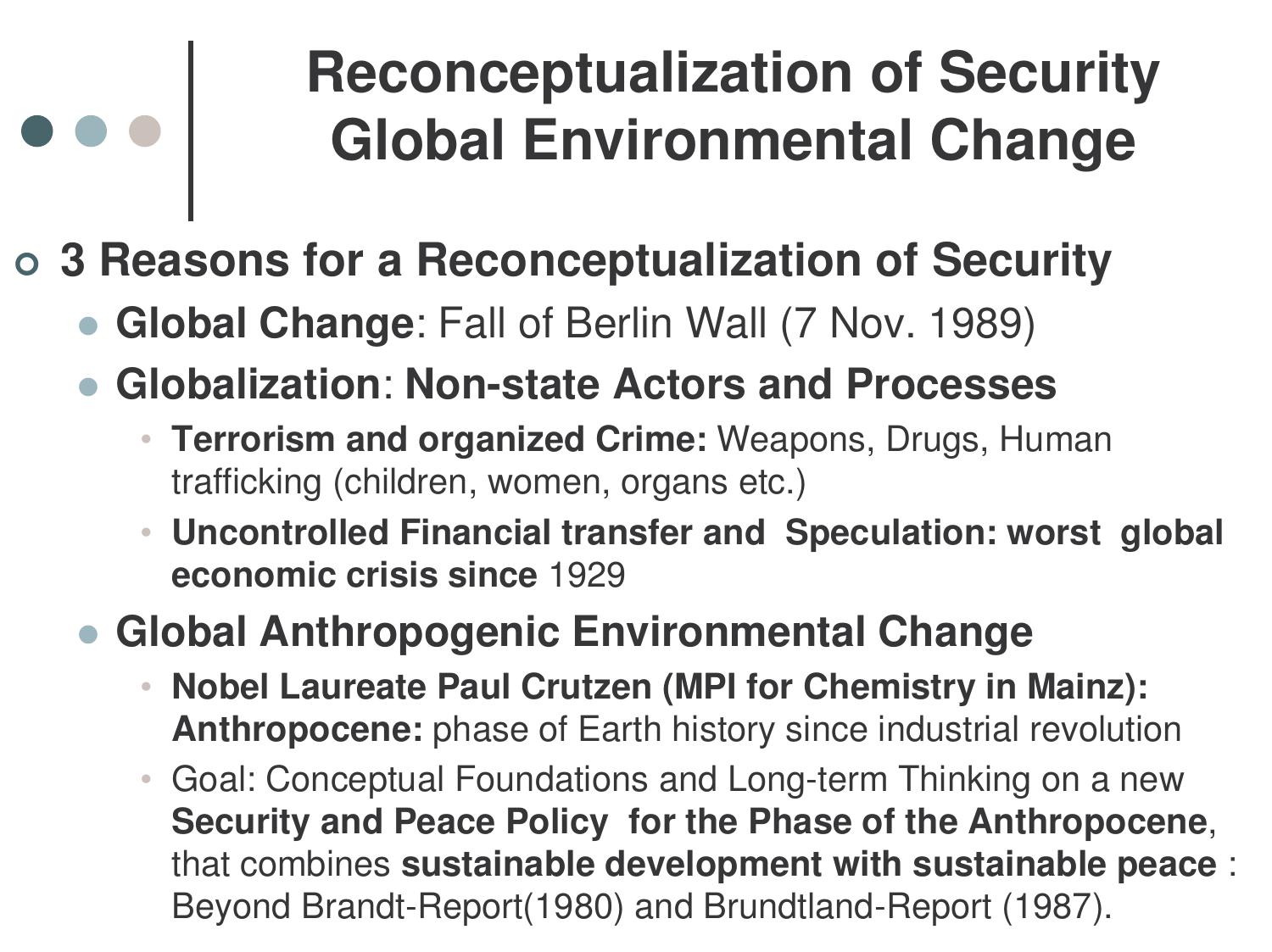# **2 Key Themes of this book: GEC & Sectorialization of Security**

## - **Facing Global Environmental Change (GEC)**

- 1: **Contextualization of Global Environment. Change**(1-3)
- 2: **Securitization of GEC** (chap. 4-14)
- 3: **Securitization: Extreme Natural & Societal Outcomes**

## - **Sectorialization of Security**

- 4: Energy security (chap. 23-32)
- 5: Food Security (chap. 33-35)
- 6: Health Security (chap. . 36-40)
- 7: **Water Security** (chap. 41-58)
- 8: Environmental Security (chap. 59-73)
- 9: **Human and Gender-Security** (chap. 74-96)
- 10: From Knowledge to Action (chap. 97-100)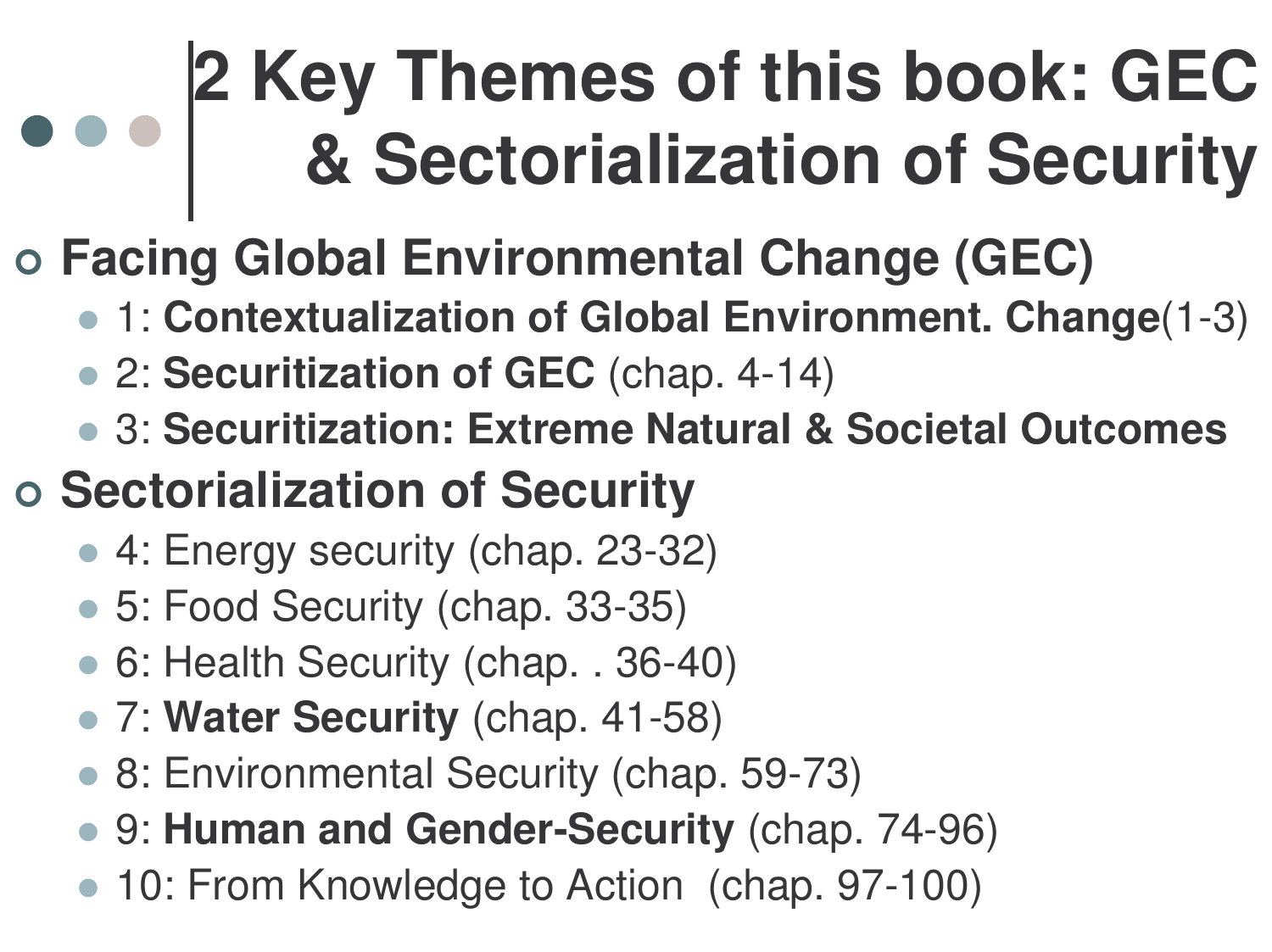## **Chap. 4: Securitization of Global Environmental & Climate Change**

## - **3 fold debate & discourse on climate change:**

- $\bullet$ **Theory: Securitization of Waever (Copenhagen school)**
- **International Security**:
	- German, British and European debate
	- • Goal: Strategies of conflict prevention by <sup>a</sup> proactive Environmental, economic and development policy
- **National Security:**
	- $\bullet$ US American Debate: 2003/2004: Pentagon study
	- 2007: new military mission for US Department of Defense
- **Human Security:** HS Network, Greek presidency (5/ 2008)
- $\bullet$  **GECHS Project of IHDP: Social Vulnerability of poor and marginalized population groups**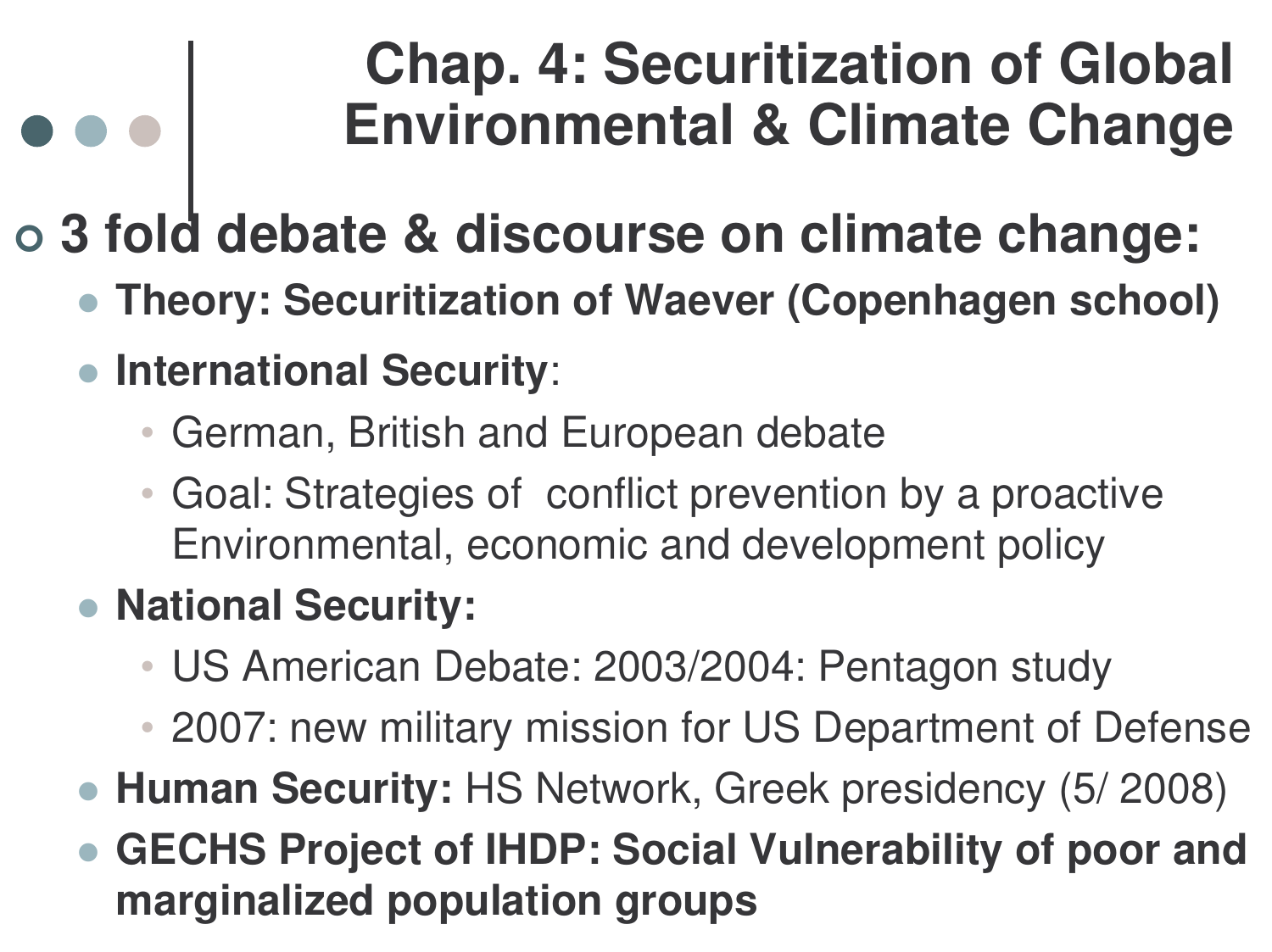## **First Bookaid Project for** Mediterranean **University Libraries in Third World**

- In 2003-2004 AFES-PRESS sent 260 copies of vol. 1 to national & university libraries in more than 90 countries in
- Middle Eastern countries
- Africa, Asia, Latin America
- Selected OSCE states,



http://www.afes-press-books.de/html/book\_aid\_project.htm



•**Launch of Bookaid in Amman, Jordan** •**December 2003**

Security

Fnvironment

### **The book aid project was made possible by grants by:**

- •**Berghof Foundation for Conflict** Research, Germany (120 books)
- • Public Diplomacy Division of NATO (117 books)
- •Sparkasse Neckartal-Odenwald, Germany (11 books)
- •Peter Dornier Foundation Germany (5
- books)<br>AFES-PRESS, Germany (19 books)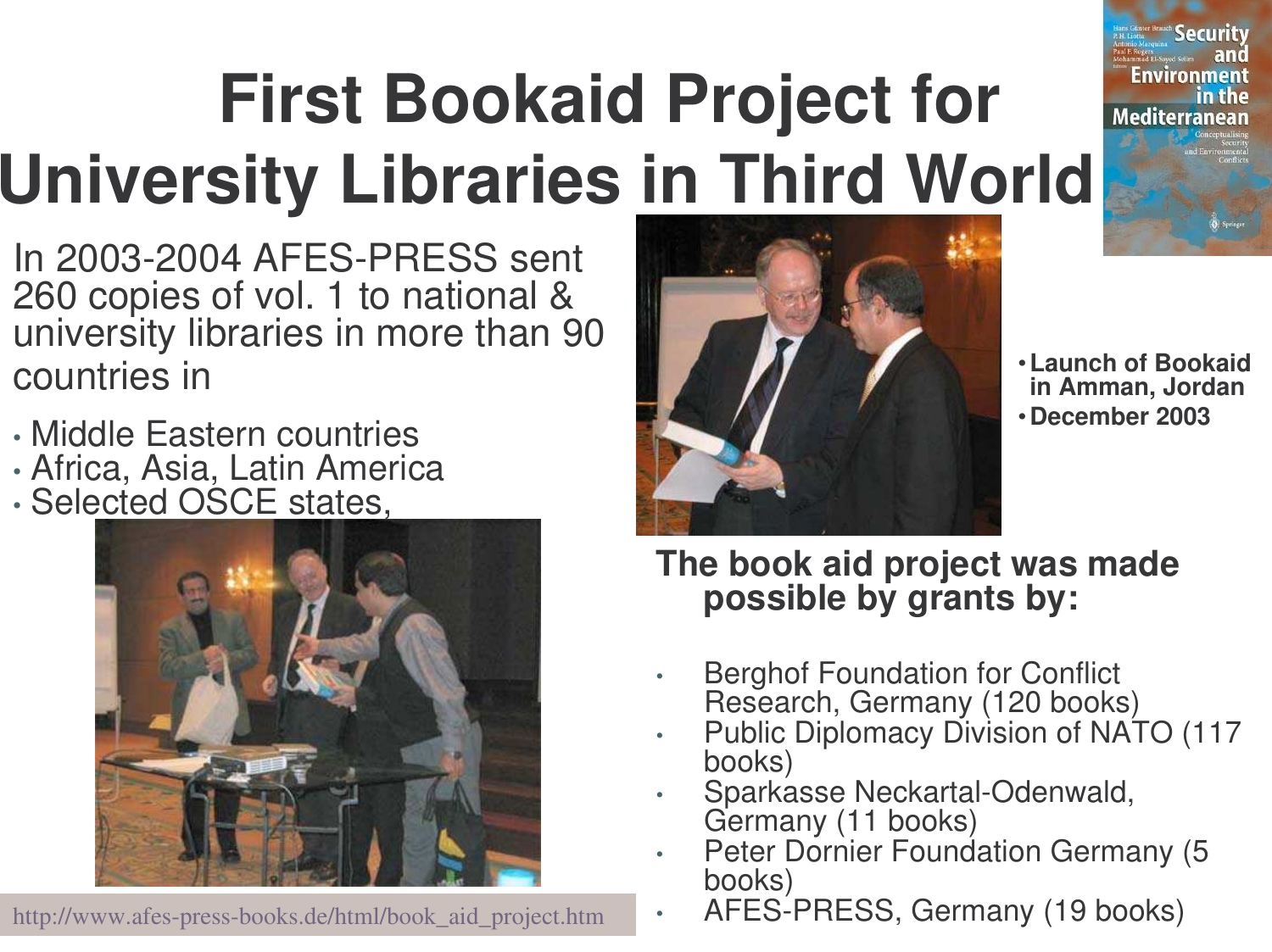

## **2nd Bookaid Project for University Libraries in Third World**



- $\bullet$  **Prof. Dr. Klaus Töpfer, former Executive Director, UNEP (1997-2006)**
- $\circ$  **"This book deserves many readers in all parts of the world, especially in those countries where university and research libraries may not be able to afford such references books.**
- $\overline{O}$  **It is hoped that these scientific and policyrelevant messages can again be made available with the support of private foundations and donors to the young generation in the global South."**
- $\Omega$ **Achim Steiner, Exec. Director**, **UNEP**
- $\overline{O}$  **I hope that private foundations and donors can ensure that its important**
- **:ideas, debates and essential reading find their way equally onto the library book shelves of the South as well as the nations of the North.**

Transfer of book gifts to theUniversity of Nairobi, Kenia; El Colegio de Mexico, Kofi Annan Centre, Accra, Gov. Singh, Rajasthan in Jaipur, Chancellor Univ. Rajasthan

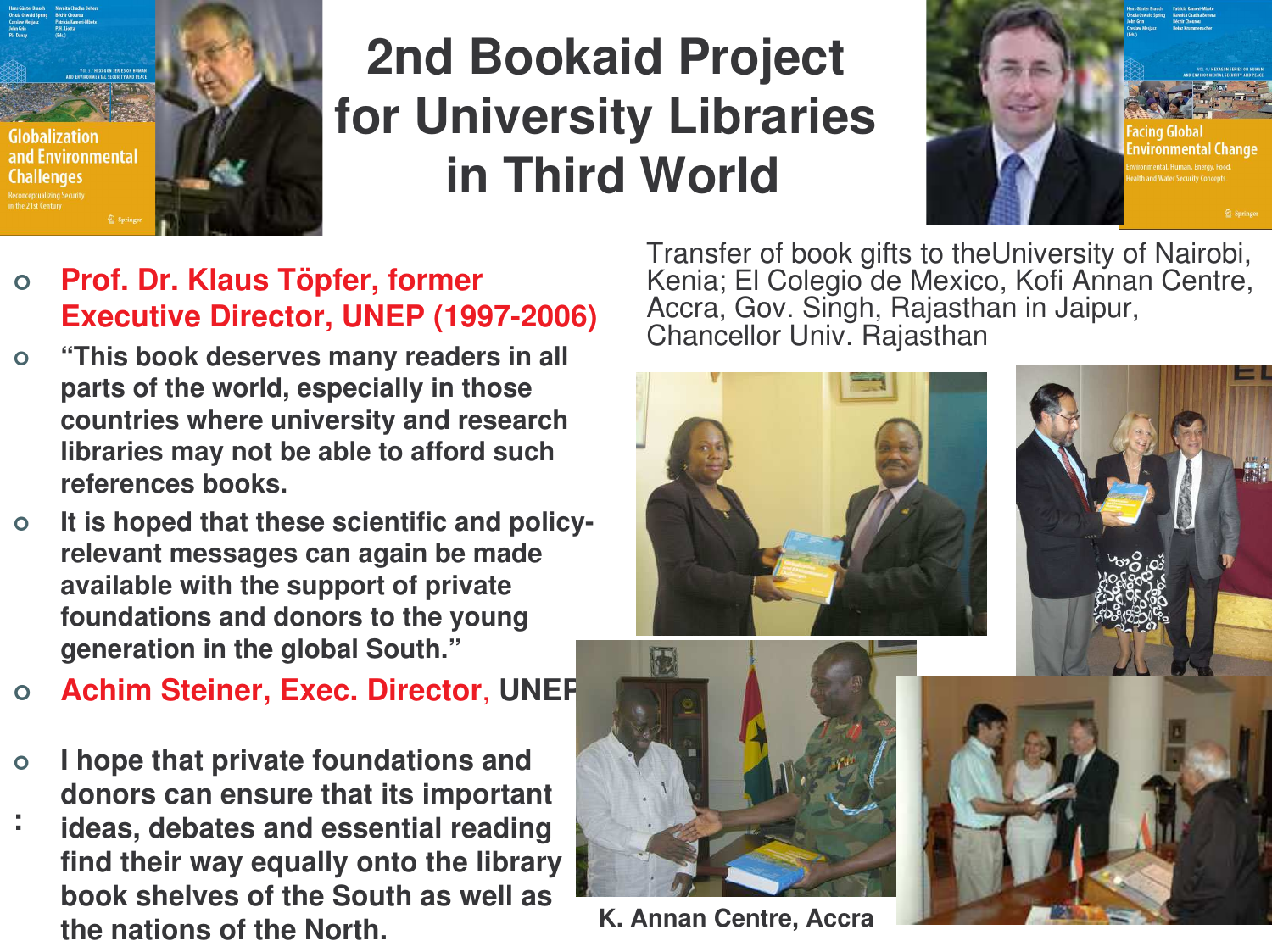#### Spanish, Turkish & Greek Short **ii**Editions in 2008, 2009, 2010 **iii**

### - **T u r kis h E ditio n s ( 2 0 0 8 - 2 0 0 9 ):**

- $\bullet$ *ULUSLARARASI İLİŞKİLER (International Relations)* SPECIAL ISSUE ON SECURITY
- Guest Editors: Hans Günter Brauch, Freie Universität Berlin, Mustafa Aydin, TOBB-Universität, Ankara, Türkei: Úrsula Oswald Spring, UNAM/CRIM, Cuernavaca, Mexiko;
- Turkish book in preparation: about half are translations from Hexagon Book Series

## o Spanish Edition (2009): UNAM - AFES-PRESS

 $\bullet$ **Ursula Oswald Spring & Hans Günter Brauch in coopera-tion** with: **Ulrich Albrecht**, Eugenio Diniz, Ann Masson, Domício Proença Jun., Francisco Rojas Aravena, Georgina Sánchez, John Saxe Fernández, Arlene Tickner, Ole Waever, S. Dalby: Reconceptualizar la Seguridad en el Siglo XXI (Mexico D.F. -Cuernavaca: UNAM/CRIM, May 2009)

## o Greek Editions (2010): 2 Editions of Agora

 $\bullet$ **Guest editorr:** HG. Brauch, U. Oswald Spring, Charalambos Tsardanidis und Botschafter a.D. Yannis Kinnas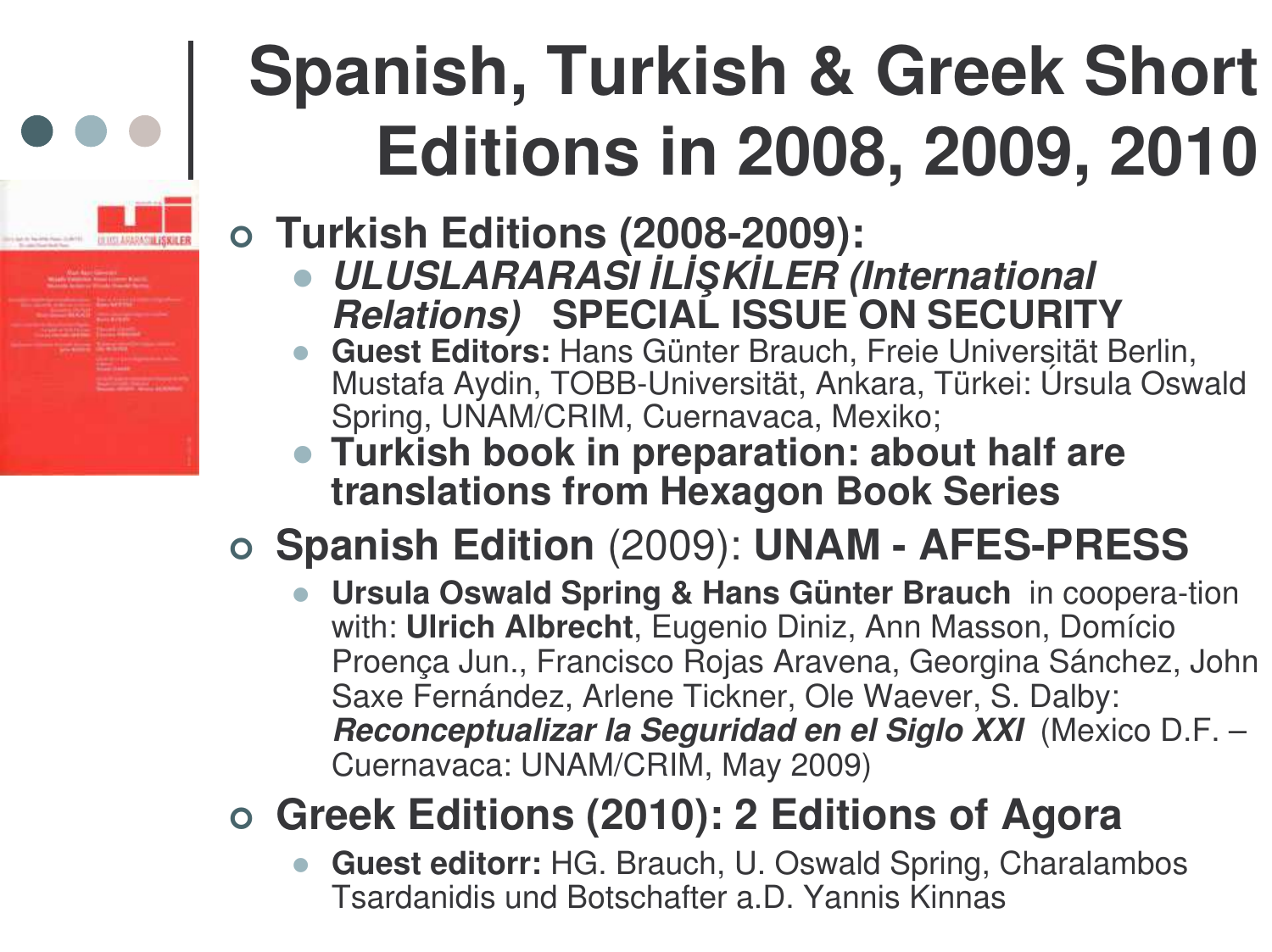# **Hexagon Series: Volumes I -IV**



**Human, Environmental Security and Peace (HESP)** 

#### Environmental, Human, Energy, Food, Health and Water Security Concepts

2 Springer

### <http://www.afes-press-books.de/html/hexagon.htm>